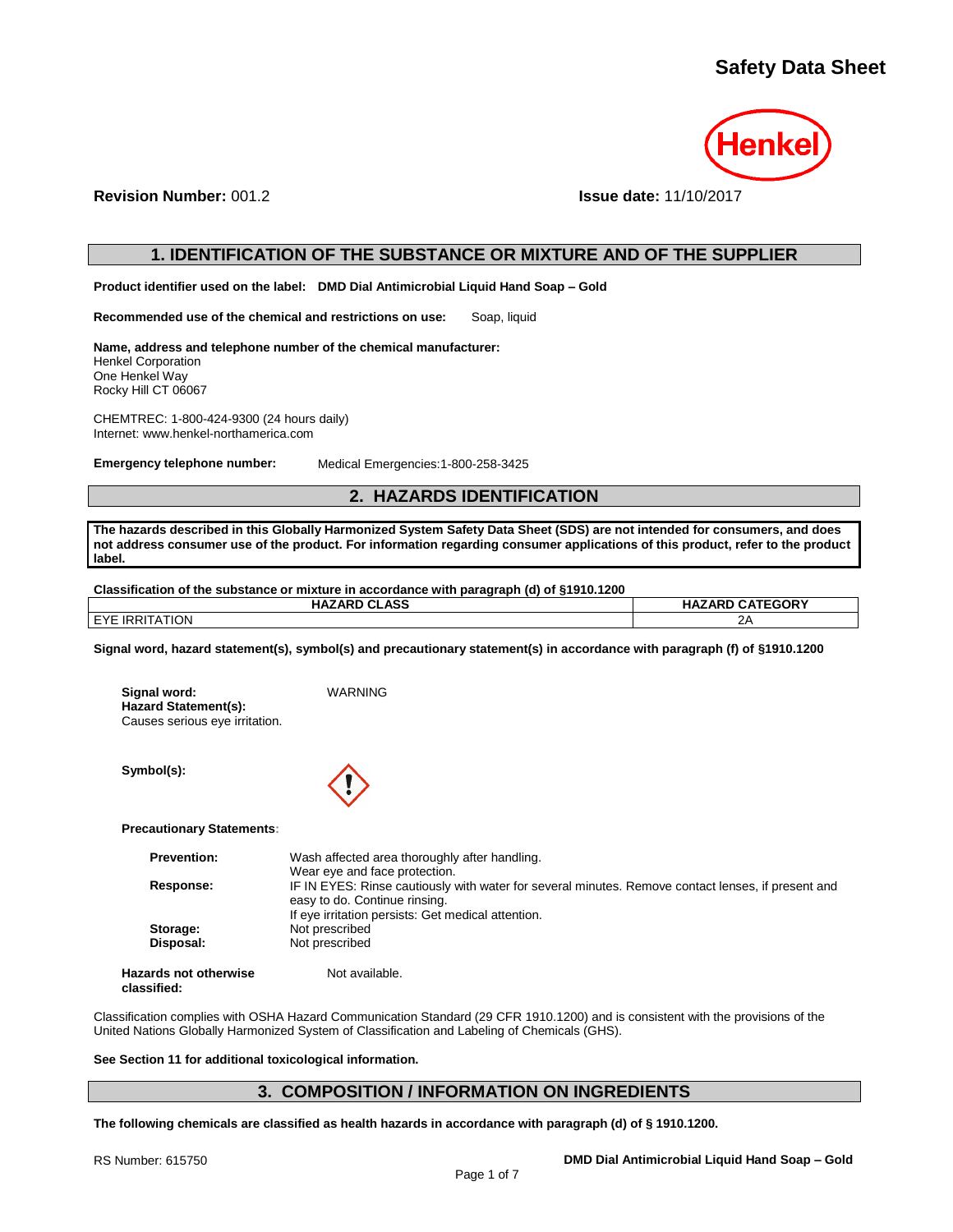| <b>Chemical Name*</b>                                         | <b>CAS Number (Unique</b><br>Identifier) | Concentration |
|---------------------------------------------------------------|------------------------------------------|---------------|
| N-[3-(dimethylamino)propyl]dodecanamide N-oxide               | 61792-31-2                               | $1 - 5 \%$    |
| Glycerol                                                      | $56 - 81 - 5$                            | $1 - 5%$      |
| Amines, C10-16-alkyldimethyl, N-oxides                        | 70592-80-2                               | $1 - 5 \%$    |
| Cetrimonium chloride                                          | 112-02-7                                 | $1 - 5%$      |
| Sodium chloride                                               | 7647-14-5                                | $1 - 5%$      |
| Quaternary ammonium compounds, alkylbenzyldimethyl, chlorides | 8001-54-5                                | $0.1 - 1\%$   |

\*The specific chemical identity and/or exact percentage (concentration) of composition has been withheld because a trade secret is claimed in accordance with paragraph (i) of §1910.1200.

# **4. FIRST AID MEASURES**

#### **Description of necessary measures**

| Inhalation:          | First aid measures not required.                                                                  |
|----------------------|---------------------------------------------------------------------------------------------------|
| <b>Skin contact:</b> | First aid measures not required. Cosmetic product and therefore not necessary.                    |
| Eye contact:         | Rinse eyes immediately with plenty of water, occasionally lifting upper and lower lids, until no  |
|                      | evidence of product remains. Get medical attention if pain or irritation develops.                |
| Ingestion:           | Dilution by rinsing the mouth and giving water or milk to drink is generally recommended. Contact |
|                      | physician or local poison control center.                                                         |

#### **Most important symptoms and effects, both acute and delayed**

After eye contact: May cause moderate to severe irritation. After skin contact: Repeated or prolonged excessive exposure may cause irritation. After inhalation: Unlikely to occur due to the physical properties of the product. At elevated temperatures, vapors or mists may cause irritation. After ingestion: Ingestion may cause irritation of mouth, throat, digestive tract, diarrhea and vomiting.

#### **Indication of any immediate medical attention and special treatment needed**

After eye contact: Rinse eyes with plenty of water until no evidence of product remains. After skin contact: Rinse affected area with large amounts of water until no evidence of product remains. After inhalation: Remove from exposure area to fresh air. After ingestion: Administer immediately plenty of water. With ingestion of larger quantities (in adults one tablespoon) or in the case of discomfort or pain seek immediate medical attention.

# **5. FIRE FIGHTING MEASURES**

### **Suitable (and unsuitable) extinguishing media**

**Suitable extinguishing media:** Dry chemical, carbon dioxide, water spray or regular foam.

**Unsuitable extinguishing media:** None known

## **Specific hazards arising from the chemical**

carbon oxides. nitrogen oxides Sulphur dioxide

### **Special protective equipment and precautions for fire-fighters**

In case of fire, wear a full-face positive-pressure self-contained breathing apparatus and protective suit. Avoid breathing vapors, keep upwind. Isolate area. Keep unnecessary personnel away.

# **6. ACCIDENTAL RELEASE MEASURES**

## **Personal precautions, protective equipment and emergency procedures**

Wear skin, eye and respiratory protection as recommended in Section 8. Stop leak if you can do it without risk. Spills present a slipping hazard. Keep unnecessary personnel away. Ventilate spill area if possible. Make sure area is slip-free before re-opening to traffic.

#### **Environmental precautions**

Small or household quantities may be disposed in regular domestic trash. For larger quantities check with your local disposal authorities.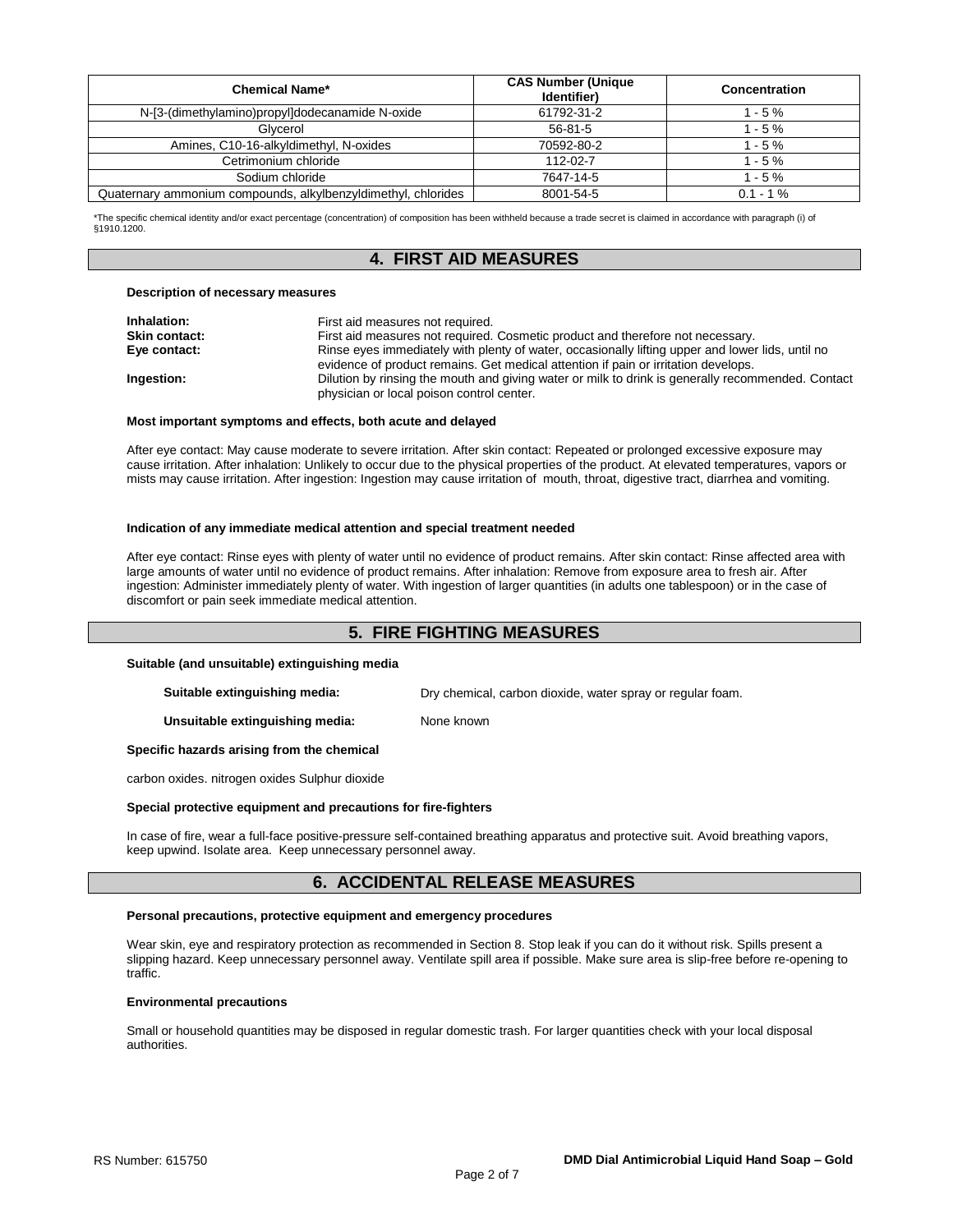#### **Methods and materials for containment and cleaning up**

SMALL SPILLS: Contain and absorb with sand or other absorbent material and place into clean, dry containers for later disposal. Wash site of spillage thoroughly with water. LARGE SPILLS: Dike far ahead of spill to prevent further movement. Recover by pumping or by using a suitable absorbent material and place into containers for later disposal. Dispose in suitable waste container.

# **7. HANDLING AND STORAGE**

## **Precautions for safe handling**

Do not get in eyes. Do not take internally.

#### **Conditions for safe storage, including any incompatibilities**

Store in original containers in a cool dry area. Storage areas for large quantities (warehouse) should be well ventilated. Keep the containers tightly closed when not in use.

# **8. EXPOSURE CONTROLS / PERSONAL PROTECTION**

**OSHA permissible exposure limit (PEL), American Conference of Governmental Industrial Hygienists (ACGIH) Threshold Limit Value (TLV), and any other exposure limit used or recommended by the chemical manufacturer, importer, or employer preparing the safety data sheet, where available.**

| Hazardous Component(s) | <b>ACGIH TLV</b> | <b>OSHA PEL</b>                                                    | <b>AIHA WEEL</b> | <b>OTHER</b> |
|------------------------|------------------|--------------------------------------------------------------------|------------------|--------------|
| Glycerol               | None             | 5 mg/m3 PEL<br>Respirable fraction.<br>15 mg/m3 PEL Total<br>dust. | None             | None         |
| Cetrimonium chloride   | None             | None                                                               | None             | None         |
| Sodium chloride        | None             | None                                                               | None             | None         |

### **Appropriate engineering controls**

Provide local exhaust or general dilution ventilation to keep exposure to airborne contaminants below the permissible exposure limits where mists or vapors may be generated.

#### **Individual protection measures**

| Respiratory: | Air contamination monitoring should be carried out where mists or vapors are likely to be<br>generated, to assure that the employees are not exposed to airborne contaminants above the<br>permissible exposure limits. |
|--------------|-------------------------------------------------------------------------------------------------------------------------------------------------------------------------------------------------------------------------|
| Eye:         | Safety glasses are required to prevent eye contact where dusty conditions may occur.                                                                                                                                    |
| Hand/Body:   | Protective gloves are required where repeated or prolonged skin contact may occur.<br>Protective clothing is required where repeated or prolonged skin contact may occur.                                               |

# **9. PHYSICAL AND CHEMICAL PROPERTIES**

| Appearance:                              | liquid                     |
|------------------------------------------|----------------------------|
|                                          | orange                     |
| Odor:                                    | floral, citric, spicy      |
| Odor threshold:                          | Not available.             |
| pH:                                      | $4.30 - 5.30$ (25 °C)      |
| Melting point/ range:                    | Not available.             |
| Boiling point/range:                     | Not available.             |
| Flash point:                             | $>93.3$ °C ( $>199.94$ °F) |
| <b>Evaporation rate:</b>                 | Not available.             |
| Flammable/Explosive limits - lower:      | Not available.             |
| Flammable/Explosive limits - upper:      | Not available.             |
| Vapor pressure:                          | Not available.             |
| Vapor density:                           | Not available.             |
| Solubility in water:                     | Miscible                   |
| Partition coefficient (n-octanol/water): | Not available.             |
| Autoignition temperature:                | Not available.             |
| <b>Decomposition temperature:</b>        | Not available.             |
| <b>Viscosity:</b>                        | 3,000 - 6,000 mPa.s        |
| <b>VOC content:</b>                      | Not available.             |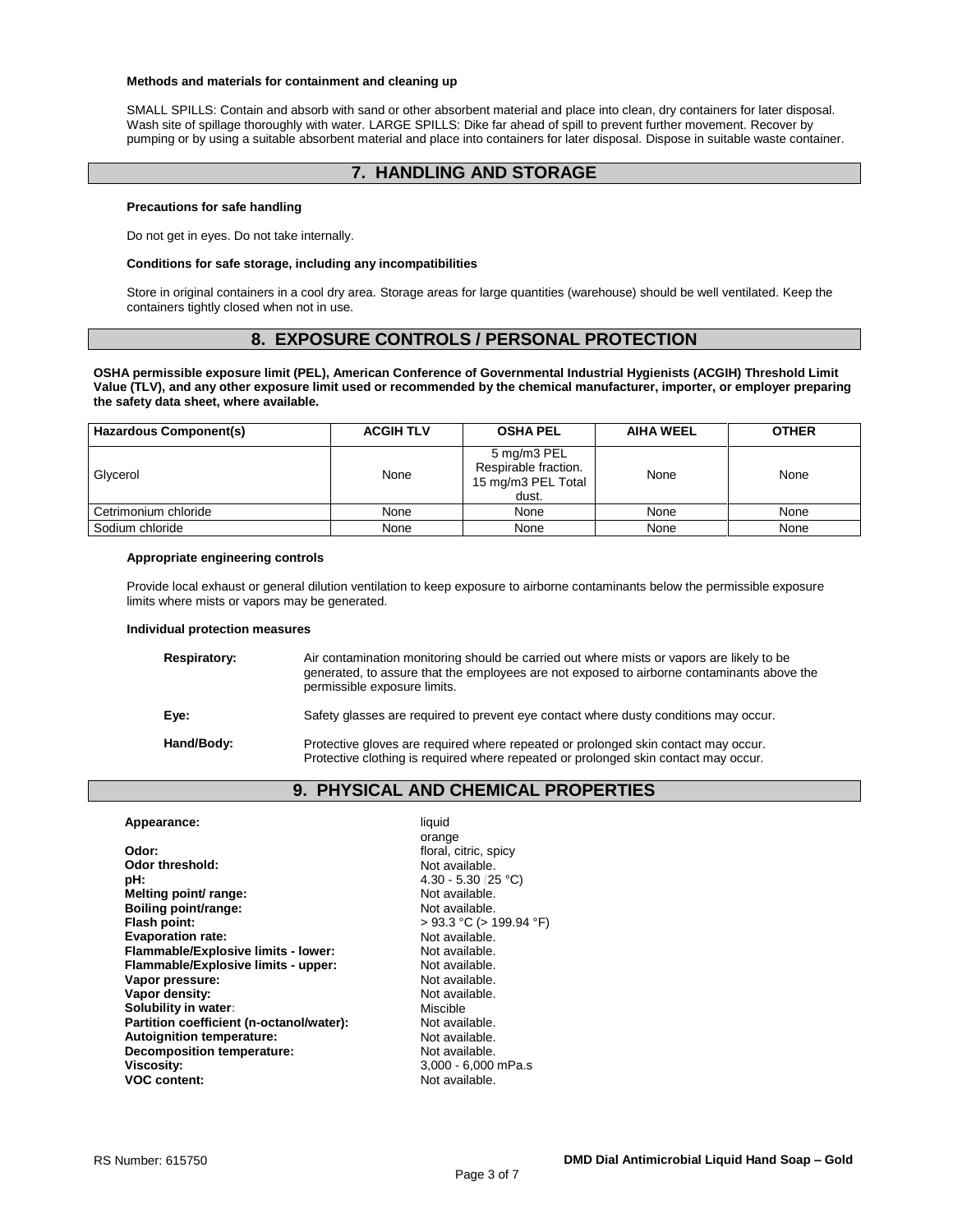# **10. STABILITY AND REACTIVITY**

| <b>Reactivity:</b>                          | This product may react with strong alkalies.                                                        |
|---------------------------------------------|-----------------------------------------------------------------------------------------------------|
| <b>Chemical stability:</b>                  | Stable under normal ambient temperature (70°F, 21°C) and pressure (1 atm).                          |
| Possibility of hazardous<br>reactions:      | Hazardous polymerization has not been reported to occur under normal temperatures and<br>pressures. |
| Conditions to avoid:                        | Avoid storing in direct sunlight and avoid extremes of temperature.                                 |
| Incompatible materials:                     | Strong oxidizers and alkalis.                                                                       |
| <b>Hazardous decomposition</b><br>products: | Thermal decomposition may release toxic and/or hazardous gases, including ammonia.                  |

# **11. TOXICOLOGICAL INFORMATION**

## **Likely routes of exposure including symptoms related to characteristics**

| Inhalation:                             | Unlikely to occur due to the physical properties of the product. At elevated temperatures,<br>vapors or mists may cause irritation.            |
|-----------------------------------------|------------------------------------------------------------------------------------------------------------------------------------------------|
| Skin contact:                           | Repeated or prolonged excessive exposure may cause irritation.                                                                                 |
| Eye contact:                            | May cause moderate to severe irritation.                                                                                                       |
| Ingestion:                              | May cause mild gastrointestinal irritation with nausea, vomiting, diarrhea and abdominal pain.                                                 |
| <b>Physical/Chemical:</b>               | No physical/chemical hazards are anticipated for this product.                                                                                 |
| Other relevant toxicity<br>information: | This product is a personal care or cosmetic product. The use of this product by consumers is<br>safe under normal and reasonable foreseen use. |

## **Numerical measures of toxicity, including delayed and immediate effect**

| <b>Hazardous Component(s)</b>                                    | LD50s and LC50s                                                                                           | Immediate and Delayed Health Effects |
|------------------------------------------------------------------|-----------------------------------------------------------------------------------------------------------|--------------------------------------|
| $N-I3-$<br>(dimethylamino)propylldodecanamide N-<br>oxide        | None                                                                                                      | No Data                              |
| Glycerol                                                         | None                                                                                                      | Irritant, Nuisance dust              |
| Amines, C10-16-alkyldimethyl, N-oxides                           | None                                                                                                      | No Data                              |
| Cetrimonium chloride                                             | None                                                                                                      | No Data                              |
| Sodium chloride                                                  | Oral LD50 (RAT) = $3,000$ mg/kg                                                                           | Irritant                             |
| Quaternary ammonium compounds,<br>alkylbenzyldimethyl, chlorides | Oral LD50 (RAT) = 240 mg/kg<br>Oral LD50 (RAT) = $300 \text{ mg/kg}$<br>Dermal LD50 (RAT) = $1,420$ mg/kg | No Data                              |

## **Carcinogenicity information**

| <b>Hazardous Component(s)</b>                                    | <b>NTP Carcinogen</b> | <b>IARC Carcinogen</b> | <b>OSHA Carcinogen</b> |
|------------------------------------------------------------------|-----------------------|------------------------|------------------------|
| $N-I3-$<br>(dimethylamino)propyl]dodecanamide N-<br>oxide        | No                    | No                     | No                     |
| Glycerol                                                         | No                    | No                     | No                     |
| Amines, C10-16-alkyldimethyl, N-oxides                           | No                    | No                     | No                     |
| Cetrimonium chloride                                             | No                    | No                     | No                     |
| Sodium chloride                                                  | No                    | No                     | No                     |
| Quaternary ammonium compounds,<br>alkylbenzyldimethyl, chlorides | No                    | No                     | No                     |

**Carcinogenicity** None of the ingredients in this product are listed as carcinogens by the International Agency for Research on Cancer (IARC), the National Toxicology Program (NTP) or the Occupational Safety and Health Administration (OSHA). **Mutagenicity** None of the ingredients in this product are known to cause mutagenicity.<br>**Toxicity for reproduction** None of the ingredients in this product are known as reproductive, fetal, one None of the ingredients in this product are known as reproductive, fetal, or developmental hazards.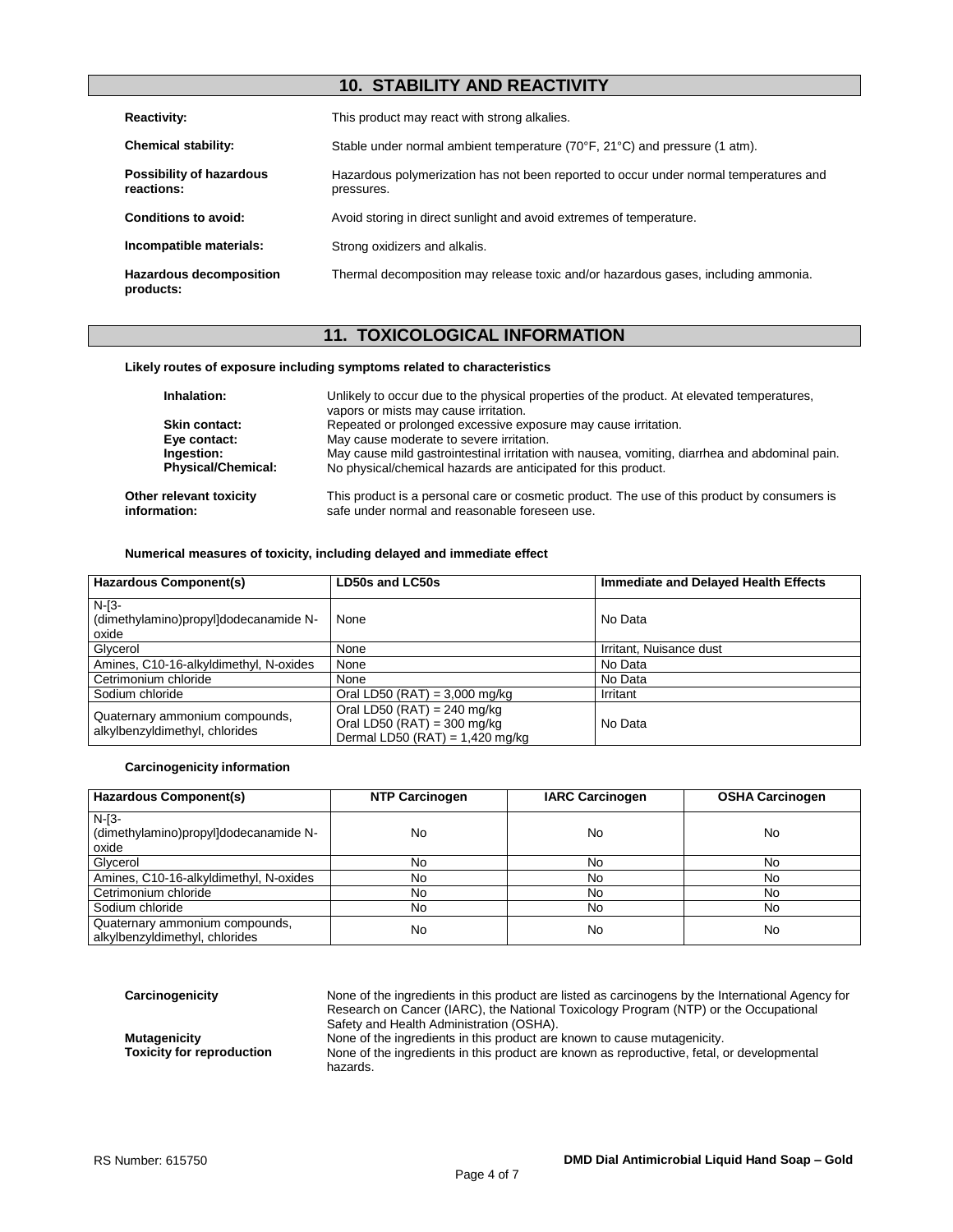## **Aquatic Toxicity:**

This product is anticipated to be safe for the environment at concentrations predicted in household settings under normal use conditions. The following toxicity information is available for the hazardous ingredient(s) when used as technical grade and is provided as reference for the occupational settings.

## **Toxicity to fish:**

The aquatic toxicity profile of this product has not been determined.

## **Toxicity to aquatic invertebrates:**

The aquatic toxicity profile of this product has not been determined.

## **Toxicity to algae:**

The aquatic toxicity profile of this product has not been determined.

## **Persistence and degradability**

| Hazardous substances              | <b>Result value</b>   | Route of    | <b>Species</b> | <b>Method</b>                   |
|-----------------------------------|-----------------------|-------------|----------------|---------------------------------|
| CAS-No.                           |                       | application |                |                                 |
| Glycerol                          | readily biodegradable | aerobic     | $90 - 94%$     | EU Method C.4-E                 |
| $56 - 81 - 5$                     |                       |             |                | (Determination of the "Ready"   |
|                                   |                       |             |                | BiodegradabilityClosed Bottle   |
|                                   |                       |             |                | Test)                           |
| Amines, C10-16-                   | readily biodegradable | aerobic     | 90%            | OECD Guideline 301 B (Ready     |
| alkyldimethyl, N-oxides           |                       |             |                | Biodegradability: CO2 Evolution |
| 70592-80-2                        |                       |             |                | Test)                           |
| Cetrimonium chloride              | readily biodegradable |             | 95 %           | OECD Guideline 301 B (Ready     |
| 112-02-7                          |                       |             |                | Biodegradability: CO2 Evolution |
|                                   |                       |             |                | Test)                           |
|                                   |                       |             | 75 %           | OECD Guideline 302 B            |
|                                   |                       |             |                | (Inherent biodegradability:     |
|                                   |                       |             |                | Zahn-Wellens/EMPA Test)         |
| Quaternary ammonium               | inherently            | aerobic     | 98 %           | EU Method C.9                   |
| compounds,                        | biodegradable         |             |                | (Biodegradation: Zahn-Wellens   |
| alkylbenzyldimethyl,<br>chlorides |                       |             |                | Test)                           |
| 8001-54-5                         |                       |             |                |                                 |
|                                   | readily biodegradable | aerobic     | >60%           | OECD Guideline 301 D (Ready     |
|                                   |                       |             |                | Biodegradability: Closed Bottle |
|                                   |                       |             |                | Test)                           |
|                                   |                       |             |                |                                 |

### **Bioaccumulative potential**

The bioaccumulation potential of this product has not been determined.

## **Mobility in soil**

The mobility of this product (in soil and water) has not been determined.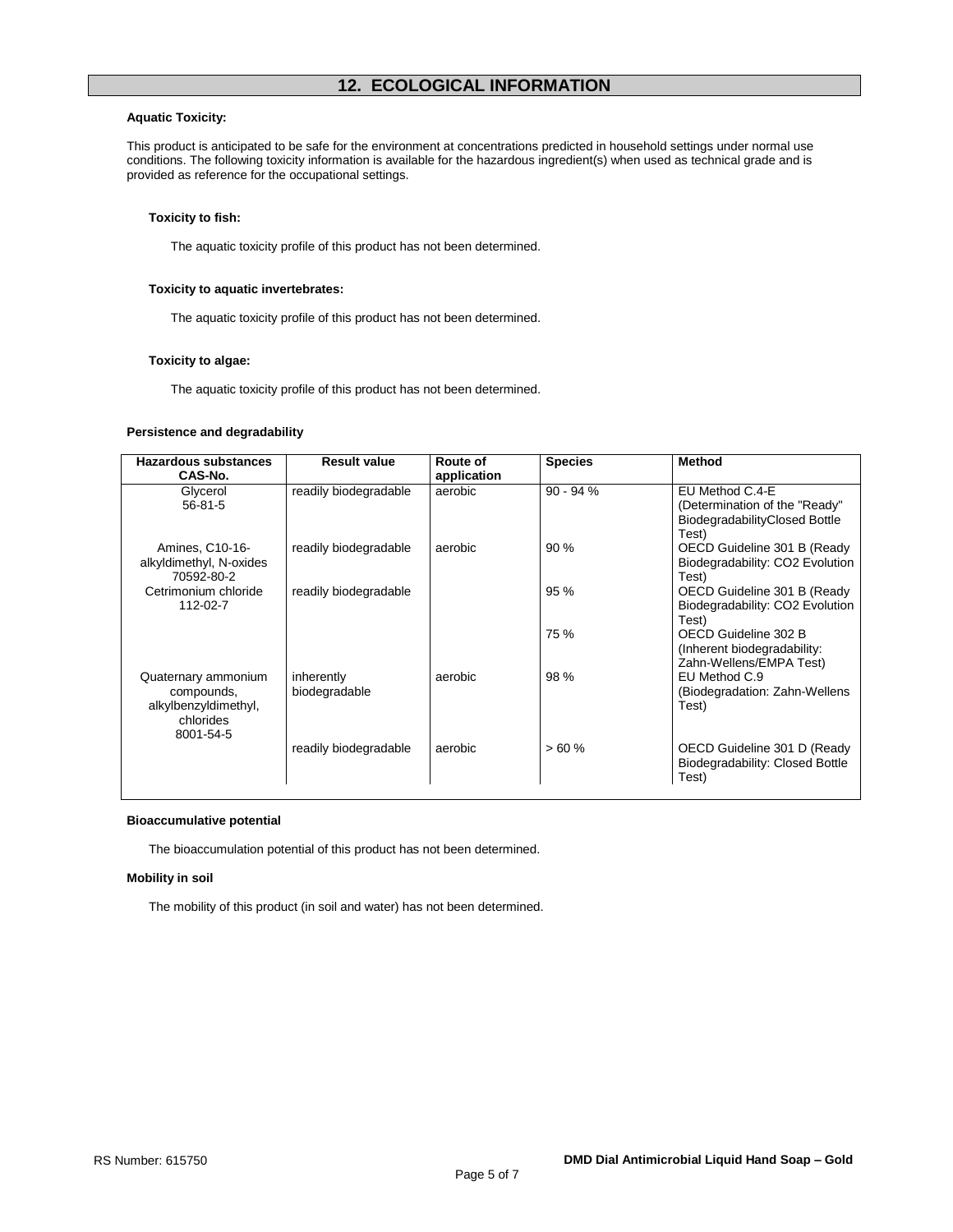# **13. DISPOSAL CONSIDERATIONS**

| Description of waste residues:      |                                                                                                                               |
|-------------------------------------|-------------------------------------------------------------------------------------------------------------------------------|
| Hazardous waste number:             | Not regulated                                                                                                                 |
| Safe handling and disposal methods: |                                                                                                                               |
| Recommended method of disposal:     | This product is not a RCRA hazardous waste and can be disposed of in<br>accordance with federal, state and local regulations. |
| Disposal of uncleaned packages:     | Place in trash.                                                                                                               |

**14. TRANSPORT INFORMATION**

**The information in this section is for reference only and should not take the place of a shipping paper (bill of lading) specific to an order. Please note that the proper shipping classification may vary by packaging, properties, and mode of transportation.**

| U.S. Department of Transportation Ground (49 CFR) |               |  |
|---------------------------------------------------|---------------|--|
| Proper shipping name:                             | Not regulated |  |
| Hazard class or division:                         | None          |  |
| Identification number:                            | None          |  |
| Packing group:                                    | None          |  |
| International Air Transportation (ICAO/IATA)      |               |  |
| Proper shipping name:                             | Not regulated |  |
| Hazard class or division:                         | None          |  |
| Identification number:                            | None          |  |
| Packing group:                                    | None          |  |
| <b>Water Transportation (IMO/IMDG)</b>            |               |  |
| Proper shipping name:                             | Not regulated |  |
| Hazard class or division:                         | None          |  |
| Identification number:                            | None          |  |
| Packing group:                                    | None          |  |
|                                                   |               |  |

# **15. REGULATORY INFORMATION**

**Occupational safety and health act:** Hazard Communication Standard, 29 CFR 1910.1200(g) Appendix D: The Occupational Safety and Health Administration (OSHA) require that the Safety Data Sheets (SDSs) are readily accessible to employees for all hazardous chemicals in the workplace. Since the use pattern and exposure in the workplace are generally not consistent with those experienced by consumers, this SDS may contain health hazard information not relevant to consumer use.

## **United States Regulatory Information**

| <b>TSCA 8 (b) Inventory Status:</b>                                                                           | All components are listed or are exempt from listing on the Toxic Substances Control Act                                                                 |  |  |
|---------------------------------------------------------------------------------------------------------------|----------------------------------------------------------------------------------------------------------------------------------------------------------|--|--|
| <b>TSCA 12 (b) Export Notification:</b>                                                                       | inventory.                                                                                                                                               |  |  |
| <b>CERCLA/SARA Section 302 EHS:</b><br><b>CERCLA/SARA Section 311/312:</b><br><b>CERCLA/SARA Section 313:</b> | None above reporting de minimis.<br>Not available.<br>None above reporting de minimis.                                                                   |  |  |
| <b>California Proposition 65:</b>                                                                             | No California Proposition 65 listed chemicals are known to be present.                                                                                   |  |  |
| <b>Canada Regulatory Information</b>                                                                          |                                                                                                                                                          |  |  |
| <b>CEPA DSL/NDSL Status:</b>                                                                                  | One or more components are not listed on, and are not exempt from listing on either the<br>Domestic Substances List or the Non-Domestic Substances List. |  |  |